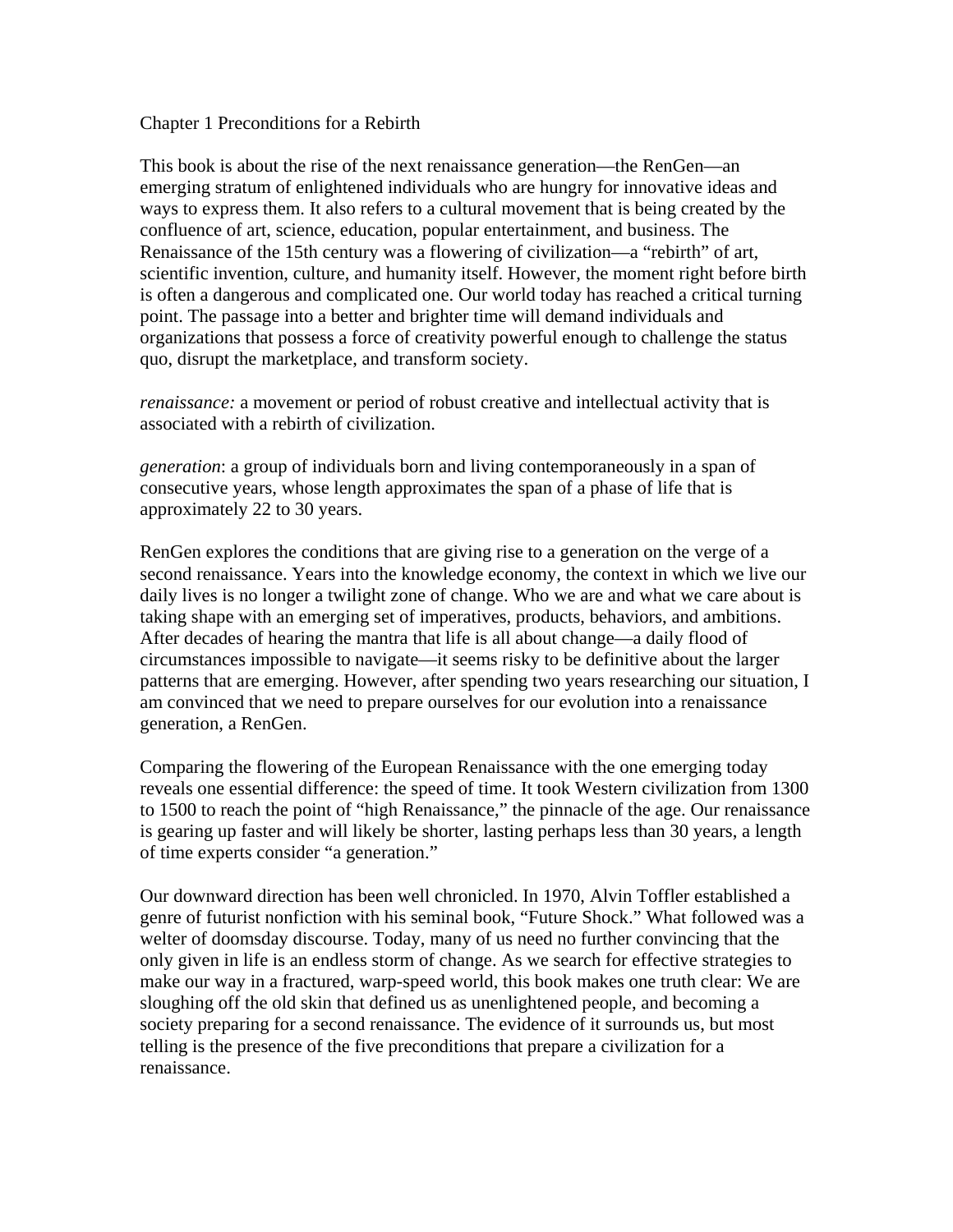Before sitting down to write this book, I had to group findings to see the patterns. I wanted to plot the process that leads up to a transformation as profound as a renaissance. But the differences between two civilizations separated by eight centuries are so great that I instead focused on the catalytic conditions that share certain similarities. These five conditions are described in the following sections.

# **1. Death Comes First**

The origins of the first great renaissance were steeped in conflict and waste. At the dawn of the 14th century, Rome, having suffered one of many devastating fires, was in ruins. A long line of emperors had replaced the Republic, ruling with utter disregard for the collective will of the people. The economy was in shambles. In 1330, plague swept across Europe. The chaos of war, economic degradation, large-scale death by a mysterious infection, and political corruption were forces that triggered a process of transformation catalyzed by an equally powerful force: the human imperative to invent ways to survive.

## **2. The Rise of the Beautiful Mind**

Original ideas come from someplace. Scientists who have researched the phenomenon have found that the creative process involves the firing of neurons in search of something—usually a solution. Ideas begin with a hunt through our memory to reference something we already understand. We search our minds for something I call a "potential inspiration for new ground," or PING. Consider the following example drawn from recent brain research. If I put in front of you an object that you have never seen before, you will search your memory's storehouse of knowledge. "Where else have I seen something like this?" you ask yourself. If you can't find an answer, you will keep PINGing. You may even begin to invent a meaning for the unexpected, or fuse a known object with things you are already familiar with for new inspiration. You are creating meaning to either relieve the uncomfortable dissonance, or you may simply be inspired by the unexpected, and this will trigger other iterations you can apply to a current problem. This is how we generate new ideas. The richer the storehouse of images and memory we have to PING against, the more combinations of answers and solutions we can conjure.

The beautiful mind is the gestalt of the RenGen. In the ideal state of a renaissance, culture operates at a heightened level of mental capacity. Hence, knowledge and information are powerful currency. As a society is presented with unprecedented problems it can no longer ignore, people begin searching for solutions. Those who have built large storehouses of information and show a facility for PINGing will be highly valuable.

### **3. The Collaborative Context**

A renaissance is panoramic—it is an interlude of heightened context—not just a welldecorated setting where things happen. Instead, the context is itself an organizing system from which social customs and meaning radiate. The rule of a renaissance is that context is important—in particular because it allows collaboration to occur. Collaboration is the way work gets done for the RenGen. Our conventional idea about creativity is that it is the domain of the artist. And when we think of artists, we typically think of rugged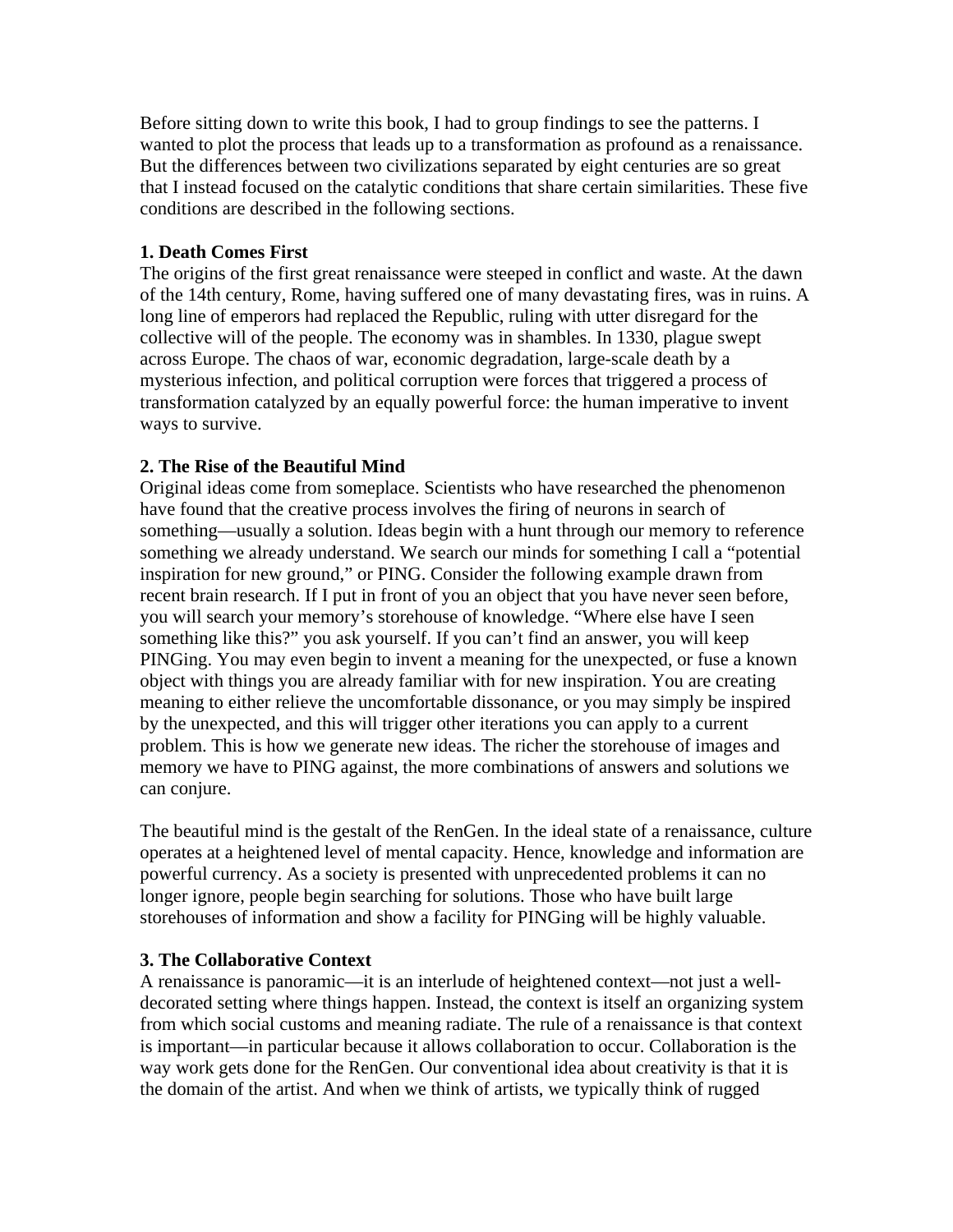individualists like Jackson Pollock, working away alone for hours in his studio. In truth, the Renaissance master Michelangelo assembled a large team of specialists to paint the Sistine Chapel. The very scale of the work undertaken—not to mention the amount of experimentation necessary—demanded the collective talents of many specialists.

Our belief that creativity is the domain of artists also turns out to be a myth. There are many types of people who populate the creative context, such as master patrons, planners, expressives, auteurs, to name a few, and the more diverse the skill base, the more innovative the results.

## **4. Catalytic People**

I traveled across the United States and parts of Europe in search of insights for this book. As with any journey, after awhile, the trees in the forest all look the same. People stand out, though. So, too, for the RenGen. There are specific personality types who animate the renaissance context, and I will take you back and forth across time periods so you can meet the personalities that drive a period of rebirth. Some of these people boldly lead the way, while others are like catalytic enzymes that nurture the changes to come.

## **5. A Facilitating Medium**

A renaissance must have a facilitating medium that carries the flow of ideas and information. It is meaningless to attain knowledge if you lack the means to apply and disseminate it. It is meaningless to receive inspiration without a means to express it. The facilitating medium serves both needs. The Roman Empire left behind an important gift to Western civilization: a vast network of roads that stretched across borders from Northern England to Mesopotamia, thereby connecting people to a larger world. Today, we have the Internet, which has had a gale-force impact on our culture.

### Social Indicators Point to Rebirth

While the preconditions prepare the soil for a renaissance, social trends are proof that seeds are taking root. Next, we will address the evidence of that. Keep in mind that the following trends have been germinating over time and they are springing from grassroots activity—an indication that they'll have more staying power than fads that are typically driven from the top down.

### The Will to Be Reborn

This desire to "make me new again" drives everything from Botox to evangelism. For many, the imagined life encountered in all creative expression is a platform for what psychologist Abraham Maslow called "peak experiences," in which people discover new aspects of their potential only dreamed of before. The people we studied described being open to more possibilities and feeling rejuvenated or reborn when they created or experienced art, for example. Still others described the thrill of creating practical inventions to address social or mechanical challenges. The Italian Renaissance was marked by the same fervor for new ideas and explorations that led to scientific discoveries, not to mention masterworks of art that now symbolize Western civilization.

### Polarization and Fusion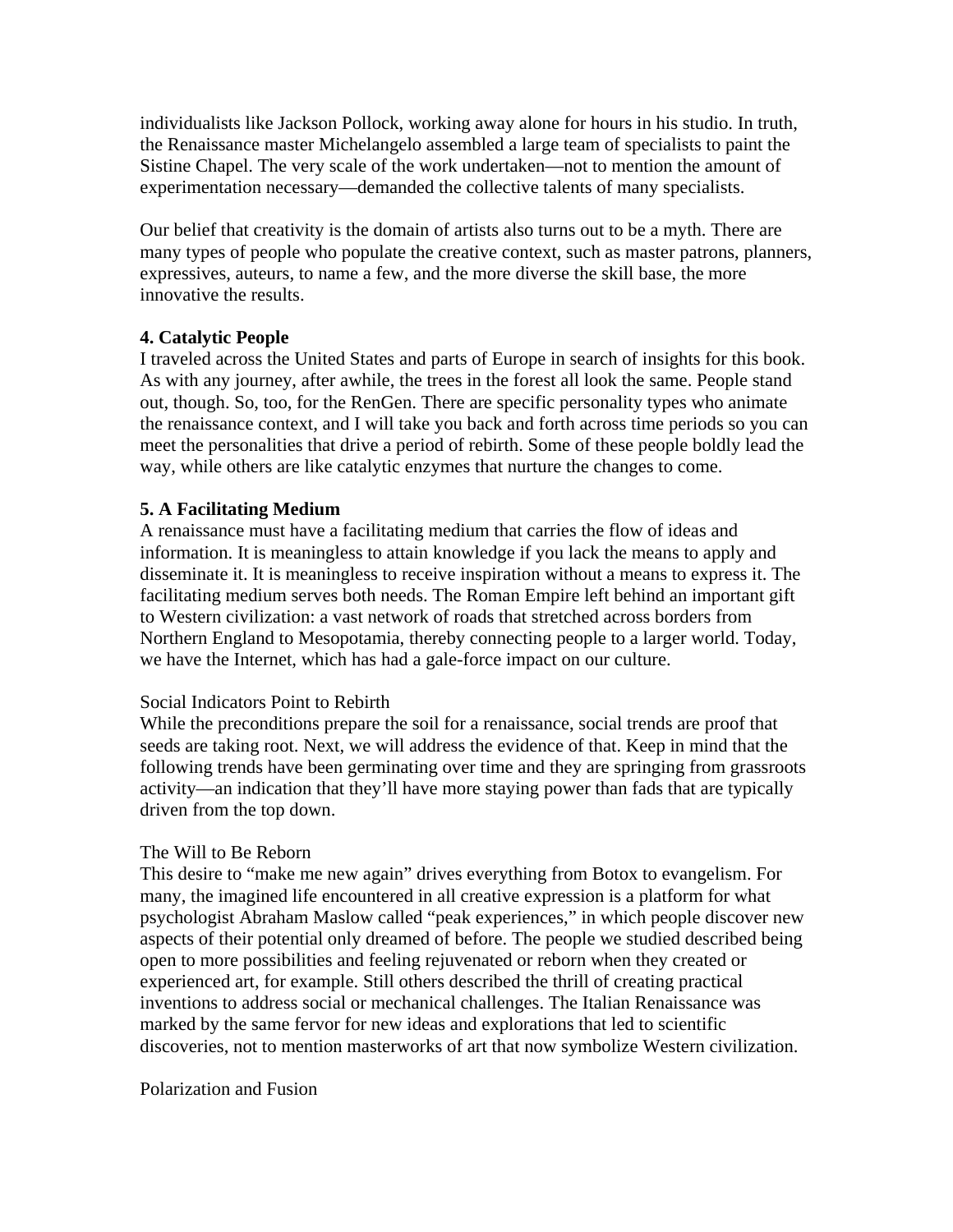Renaissance people lived in an insecure world of religious factionalism, war, surprise attacks, and assassinations. You only need to skim the headlines to see that we, too, are experiencing the above. Given the multiplicity of threats that swarm around us, the typical person must strive to make sense of the world in order to function. There is also the overwhelming number of choices to make every day that add complexity. Hence, people create shortcuts by fusing disparate ideas into a single thing they can hold in their imaginations. Whether it be the fusion of science and art or mysticism and organized religion, renaissance people are adept at fusion. What cannot be fused may be polarized onto the margins.

#### The Exaltation of Roots

Scholars agree that one of the defining aspects of the Renaissance is the fascination with the iconography and traditions of the past. A renaissance is not to be confused with a revolution; a renaissance builds on the bedrock of what came before. So, too, in our common culture there exists a palpable need to embrace aspects of our beliefs and customs that give us substance. Take, for example, the outpouring of emotion that followed the death of Pope John Paul II, who was laid to rest in St. Peter's Basilica, one of the most notable structures of the High Renaissance. Ardent and lapsed Catholics alike followed the story, which was front-page news in most cities, as did people of many faiths around the world, in part because the papacy is a direct link to traditional roots.

#### Emphasis on Visual and Aural Representation of Ideas and Information

Symbols, costumes, statues, icons, logos, and pictures become the predominant form of expression. They are a language. As the exchange of ideas happens more fluidly in a renaissance and the geographies expand to reach a broader swath of people in distant lands, it is essential for communication to move from the specific to the universal to be understood. Written and spoken languages are specific, while visuals are universal. As the Renaissance swept across Europe, ideas could be represented in art, architecture, and everyday designs for clothing and household goods.

### A Respect for Learning

A renaissance brings about a heightened appreciation for education. This is more about the aggressive exchange of ideas than the specious type of "seat learning" many of us grew up with. Knowledge becomes more accessible to the common man, and authoritarian experts are replaced by all forms of apprenticeship and collaborative exchanges among everyday people. The Renaissance saw the rise of home tutors. These were scholars and writers hired by the rising merchant class and nobles alike to teach their children the lessons of the ancient Greeks, as well as basic literacy skills. Today, there is an increased emphasis on learning; whether it is facilitated by the Internet or delivered conventionally, learning is a priority. So much so that we call ourselves the "knowledge" society, and managers in organizations are shifting their approach to deal with the new "knowledge worker."

#### Rise of the Second Cities

Renaissance periods take root in urban settings where the context is richest. Energy and resources are focused on an intensive interchange of ideas. Innovation can occur as a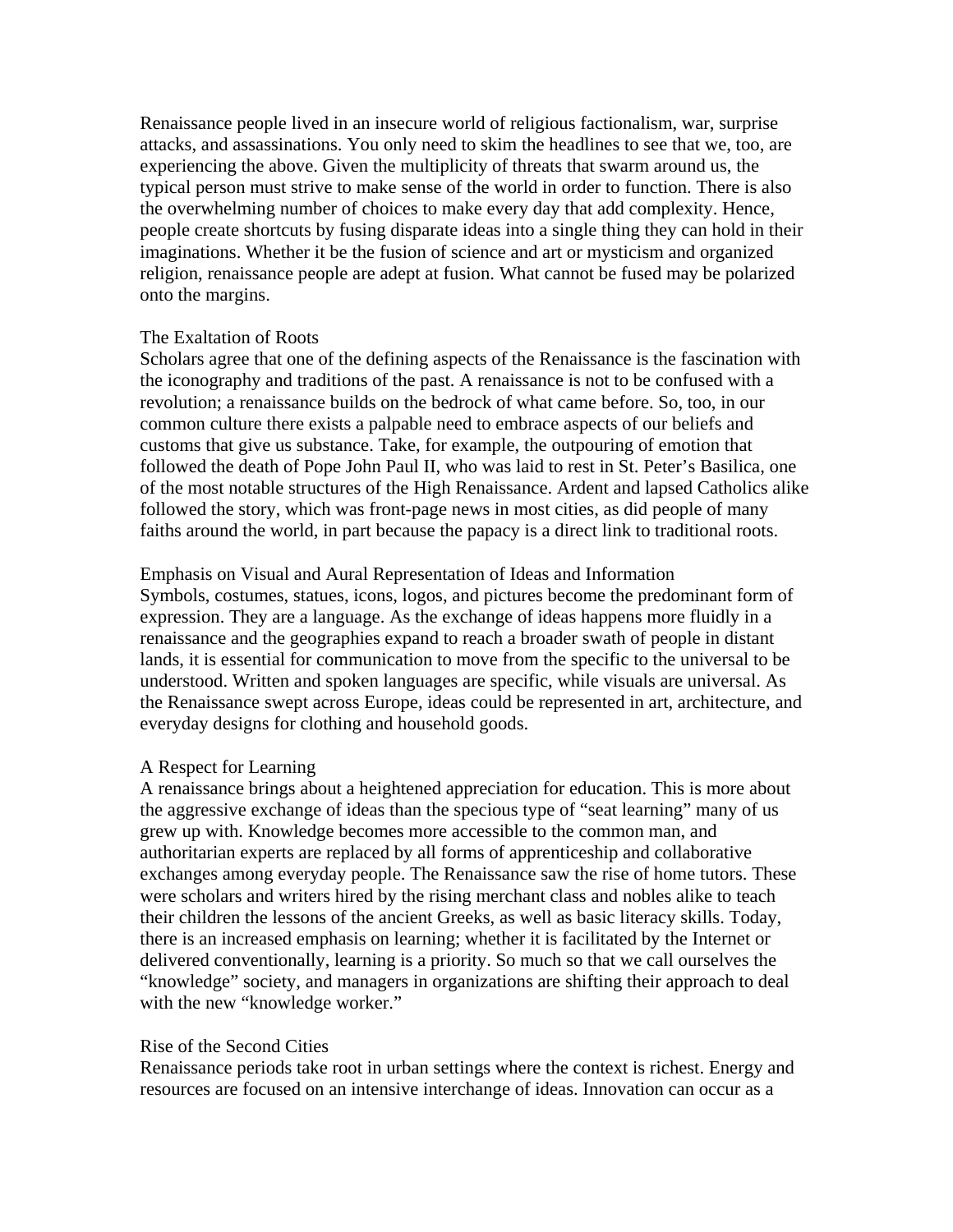matter of daily life. Often—because death must come before rebirth—there is a dying off of the older cities or an exodus of talent, and new loci for creativity rise up.

### Elevation of Human Potential

Some form of humanism is present within the context of a rebirth. Enlightenment and understanding are the business of everyman, not just the elites. It is up to the individual person to attain enlightenment, but each is fundamentally capable. The Renaissance was transformed spiritually and intellectually by humanism, which, in a nutshell, was a spirit of inquiry that held confidence in the ability of human beings to distinguish for themselves between truth and falsehood. Today, in the United States, we have a welldeveloped sense of self-reliance. We believe in our ability to take action to improve our communities, schools, physical well-being, and emotional states. Step into any bookstore and you will see an entire canon of self-help texts lining the walls.

### A New Order

The confluence of these factors, made more complex by the number of choices we face each day-from toothpaste to mortgages-cries out for a new order. How else will we keep it all straight? Unlike the linear, progressive ways of planning and executing new projects that came before, the RenGen is finding a new approach for managing complexity: the collage. Collage is the defining art form of the 21st century. The more people we interviewed, the more culture we observed, the more it became clear that collage is a metaphor for the RenGen. It captures the essence of the RenGen aesthetic. Collage is unpretentious, collaborative, interdisciplinary, recyclable, and flexible enough to be cocreated. And it is even a way of seeing how existing elements can fit with new ones to form unique things. Later in the book we will explore "collage theory" as a process for arriving at new solutions.

As you read this book, please keep one thing in mind: Our worldwide situation holds tremendous potential. In a world poisoned by a century of progress at any price, it is easy to look around and believe we are in a freefall—socially, culturally, economically, and environmentally. But civilizations have cycles. This phase of the cycle has been trailing downward for some time. We are becoming aware that the environment and our survival in it are interconnected in perilous ways. We are becoming aware that the ideology and misplaced foreign policy of one country can fuel factionalism and terrorism in others. We are becoming aware that world financial markets are linked and interdependent in ways they never have been before. This is a point of crisis-a crisis that exists because people fear what will happen next. The values people once held dear, whether those are religious or civic values, gave them hope. Values of efficiency and profitability have yet to offer reasonable replacements. We are now witnessing the massing of culture, one based on new ideals seeking vigorous expression.

### It is time to ask ourselves: What should we expect?

This book points the way to what lies beyond fear: a shift toward enlightenment that is dramatically changing the society in which we live and work. I am aiming here to help people who are now a part of the knowledge economy to recognize and understand the sea change that is occurring in their cities, their communities, and the markets they serve.